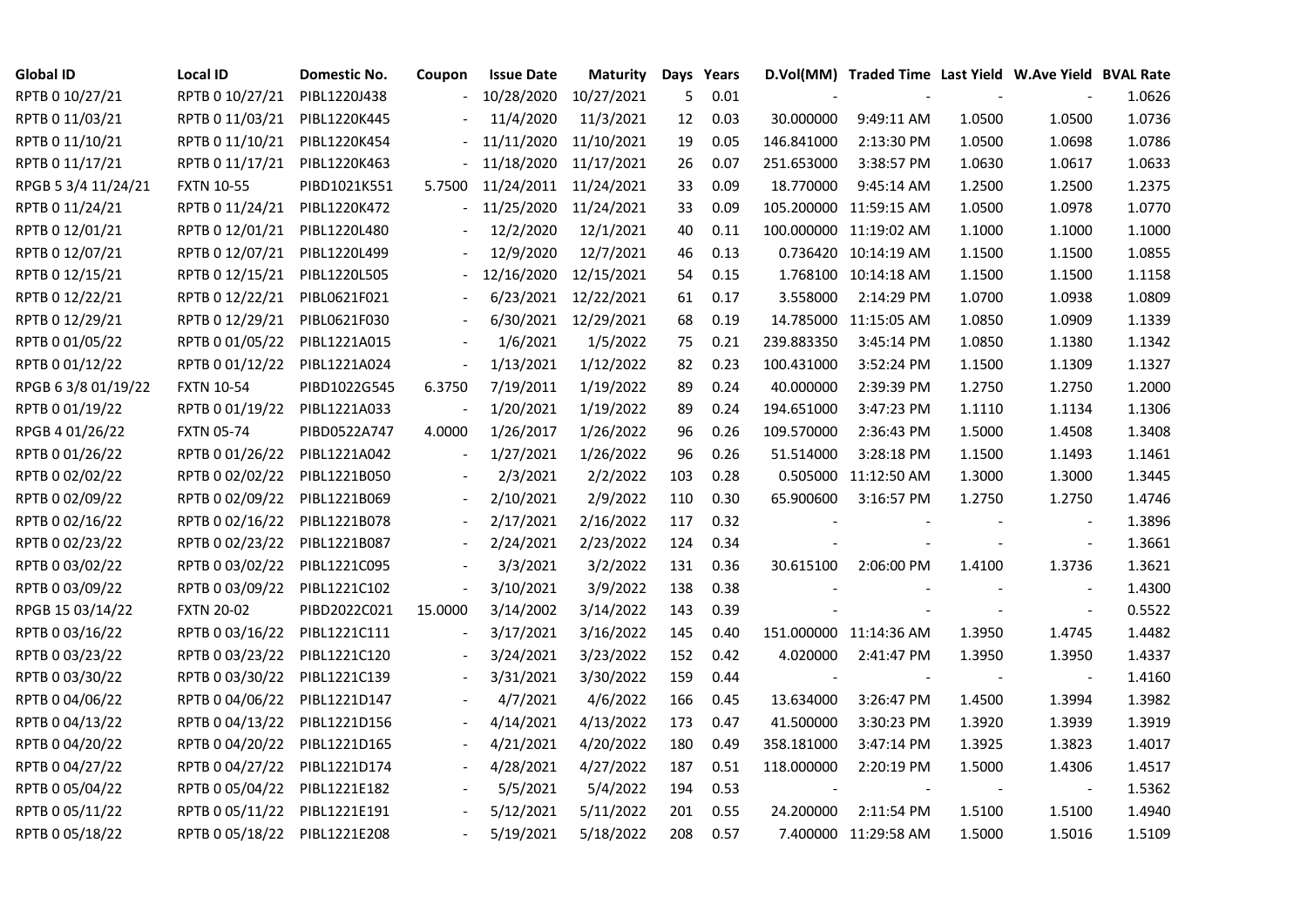| <b>Global ID</b>     | <b>Local ID</b>   | Domestic No. | Coupon                   | <b>Issue Date</b> | Maturity   |     | Days Years |             | D.Vol(MM) Traded Time Last Yield W.Ave Yield BVAL Rate |        |                          |        |
|----------------------|-------------------|--------------|--------------------------|-------------------|------------|-----|------------|-------------|--------------------------------------------------------|--------|--------------------------|--------|
| RPTB 0 05/25/22      | RPTB 0 05/25/22   | PIBL1221E217 |                          | 5/26/2021         | 5/25/2022  | 215 | 0.59       | 1069.000000 | 3:11:07 PM                                             | 1.5250 | 1.5492                   | 1.5408 |
| RPTB 0 06/01/22      | RPTB 0 06/01/22   | PIBL1221F225 |                          | 6/2/2021          | 6/1/2022   | 222 | 0.61       |             |                                                        |        |                          | 1.5071 |
| RPTB 0 06/08/22      | RPTB 0 06/08/22   | PIBL1221F234 |                          | 6/9/2021          | 6/8/2022   | 229 | 0.63       | 2.930000    | 2:36:12 PM                                             | 1.5250 | 1.5250                   | 1.5350 |
| RPTB 0 06/15/22      | RPTB 0 06/15/22   | PIBL1221F243 | $\blacksquare$           | 6/16/2021         | 6/15/2022  | 236 | 0.65       |             |                                                        |        |                          | 1.5270 |
| RPTB 0 06/22/22      | RPTB 0 06/22/22   | PIBL1221F252 | $\blacksquare$           | 6/23/2021         | 6/22/2022  | 243 | 0.67       |             | 350.000000 10:17:25 AM                                 | 1.5800 | 1.5800                   | 1.5800 |
| RPTB 0 06/29/22      | RPTB 0 06/29/22   | PIBL1221F261 | $\blacksquare$           | 6/30/2021         | 6/29/2022  | 250 | 0.68       |             |                                                        |        |                          | 1.5550 |
| RPGB 4 3/4 07/04/22  | <b>FXTN 03-24</b> | PIBD0322G247 | 4.7500                   | 7/4/2019          | 7/4/2022   | 255 | 0.70       | 1.500000    | 2:13:57 PM                                             | 1.6700 | 1.6700                   | 1.4194 |
| RPTB 0 07/06/22      | RPTB 0 07/06/22   | PIBL1221G279 |                          | 7/7/2021          | 7/6/2022   | 257 | 0.70       |             |                                                        |        |                          | 1.5402 |
| RPTB 0 07/13/22      | RPTB 0 07/13/22   | PIBL1221G288 | $\overline{\phantom{a}}$ | 7/14/2021         | 7/13/2022  | 264 | 0.72       |             |                                                        |        |                          | 1.5575 |
| RPTB 0 07/20/22      | RPTB 0 07/20/22   | PIBL1221G297 | $\overline{\phantom{a}}$ | 7/21/2021         | 7/20/2022  | 271 | 0.74       |             |                                                        |        | $\overline{\phantom{a}}$ | 1.5752 |
| RPTB 0 07/27/22      | RPTB 0 07/27/22   | PIBL1221G304 | $\blacksquare$           | 7/28/2021         | 7/27/2022  | 278 | 0.76       | 3.600000    | 2:15:45 PM                                             | 1.5650 | 1.5650                   | 1.5650 |
| RPGB 4 7/8 08/02/22  | <b>FXTN 10-56</b> | PIBD1022H562 | 4.8750                   | 8/2/2012          | 8/2/2022   | 284 | 0.78       |             |                                                        |        |                          | 1.6666 |
| RPTB 0 08/03/22      | RPTB 0 08/03/22   | PIBL1221H312 |                          | 8/4/2021          | 8/3/2022   | 285 | 0.78       |             |                                                        |        | $\overline{\phantom{a}}$ | 1.5784 |
| RPTB 0 08/10/22      | RPTB 0 08/10/22   | PIBL1221H321 | $\overline{\phantom{a}}$ | 8/11/2021         | 8/10/2022  | 292 | 0.80       |             | 2.500000 9:54:21 AM                                    | 1.5750 | 1.5750                   | 1.5850 |
| RPTB 0 08/17/22      | RPTB 0 08/17/22   | PIBL1221H330 |                          | 8/18/2021         | 8/17/2022  | 299 | 0.82       |             |                                                        |        |                          | 1.6054 |
| RPTB 0 08/24/22      | RPTB 0 08/24/22   | PIBL1221H349 |                          | 8/25/2021         | 8/24/2022  | 306 | 0.84       |             |                                                        |        |                          | 1.5899 |
| RPTB 0 08/31/22      | RPTB 0 08/31/22   | PIBL1221I357 | $\overline{\phantom{a}}$ | 9/1/2021          | 8/31/2022  | 313 | 0.86       |             | 40.000000 11:16:56 AM                                  | 1.5750 | 1.5750                   | 1.5905 |
| RPTB 0 09/07/22      | RPTB 0 09/07/22   | PIBL1221I366 | $\blacksquare$           | 9/8/2021          | 9/7/2022   | 320 | 0.88       |             |                                                        |        | $\blacksquare$           | 1.6117 |
| RPGB 4 3/4 09/13/22  | <b>FXTN 10-57</b> | PIBD1022I570 | 4.7500                   | 9/13/2012         | 9/13/2022  | 326 | 0.89       |             |                                                        |        |                          | 1.7338 |
| RPTB 0 09/14/22      | RPTB 0 09/14/22   | PIBL1221I375 |                          | 9/15/2021         | 9/14/2022  | 327 | 0.90       |             |                                                        |        | $\sim$                   | 1.5941 |
| RPTB 0 09/21/22      | RPTB 0 09/21/22   | PIBL1221I384 | $\blacksquare$           | 9/22/2021         | 9/21/2022  | 334 | 0.91       |             |                                                        |        | $\sim$                   | 1.6072 |
| RPTB 0 09/28/22      | RPTB 0 09/28/22   | PIBL1221I393 |                          | 9/29/2021         | 9/28/2022  | 341 | 0.93       |             | 5.000000 10:38:54 AM                                   | 1.5900 | 1.5900                   | 1.5989 |
| RPTB 0 10/05/22      | RPTB 0 10/05/22   | PIBL1221J409 |                          | 10/6/2021         | 10/5/2022  | 348 | 0.95       |             | 2.000000 10:59:02 AM                                   | 1.6000 | 1.6000                   | 1.5867 |
| RPTB 0 10/12/22      | RPTB 0 10/12/22   | PIBL1221J418 |                          | 10/13/2021        | 10/12/2022 | 355 | 0.97       |             |                                                        |        |                          | 1.5765 |
| RPGB 12 3/4 10/17/22 | <b>FXTN 20-03</b> | PIBD2022J033 | 12.7500                  | 10/17/2002        | 10/17/2022 | 360 | 0.99       |             | 920.000000 10:07:45 AM                                 | 1.8582 | 1.8582                   | 1.8004 |
| RPTB 0 10/19/22      | RPTB 0 10/19/22   | PIBL1221J427 | $\overline{\phantom{0}}$ | 10/20/2021        | 10/19/2022 | 362 | 0.99       | 168.888800  | 2:49:25 PM                                             | 1.6025 | 1.6091                   | 1.6100 |
| RPGB 4 5/8 12/04/22  | RTB 05-11         | PIID0522L114 | 4.6250                   | 12/4/2017         | 12/4/2022  | 408 | 1.12       |             |                                                        |        | $\overline{\phantom{a}}$ | 1.8966 |
| RPGB 4 12/06/22      | <b>FXTN 10-58</b> | PIBD1022L585 | 4.0000                   | 12/6/2012         | 12/6/2022  | 410 | 1.12       | 1.440000    | 3:11:01 PM                                             | 2.2500 | 2.2500                   | 1.8888 |
| RPGB 4 3/8 02/11/23  | RTB 03-10         | PIID0323B101 | 4.3750                   | 2/11/2020         | 2/11/2023  | 477 | 1.31       | 28.400000   | 2:26:38 PM                                             | 2.0700 | 2.0996                   | 1.9677 |
| RPGB 13 02/20/23     | <b>FXTN 20-04</b> | PIBD2023B048 | 13.0000                  | 2/20/2003         | 2/20/2023  | 486 | 1.33       |             |                                                        |        |                          | 1.9980 |
| RPGB 5 1/2 03/08/23  | <b>FXTN 05-75</b> | PIBD0523C752 | 5.5000                   | 3/8/2018          | 3/8/2023   | 502 | 1.37       |             | 70.400000 11:15:03 AM                                  | 2.0900 | 2.0900                   | 2.1426 |
| RPGB 3 1/2 04/21/23  | <b>FXTN 07-58</b> | PIBD0723D588 | 3.5000                   | 4/21/2016         | 4/21/2023  | 546 | 1.50       |             | 100.000000 10:36:38 AM                                 | 2.1000 | 2.1000                   | 2.1224 |
| RPGB 11 7/8 05/29/23 | <b>FXTN 20-05</b> | PIBD2023E054 | 11.8750                  | 5/29/2003         | 5/29/2023  | 584 | 1.60       |             |                                                        |        |                          | 2.1509 |
| RPGB 3 1/4 08/15/23  | RTB 10-04         | PIID1023H046 | 3.2500                   | 8/15/2013         | 8/15/2023  | 662 | 1.81       | 55.062000   | 3:42:38 PM                                             | 2.6500 | 2.4258                   | 2.3438 |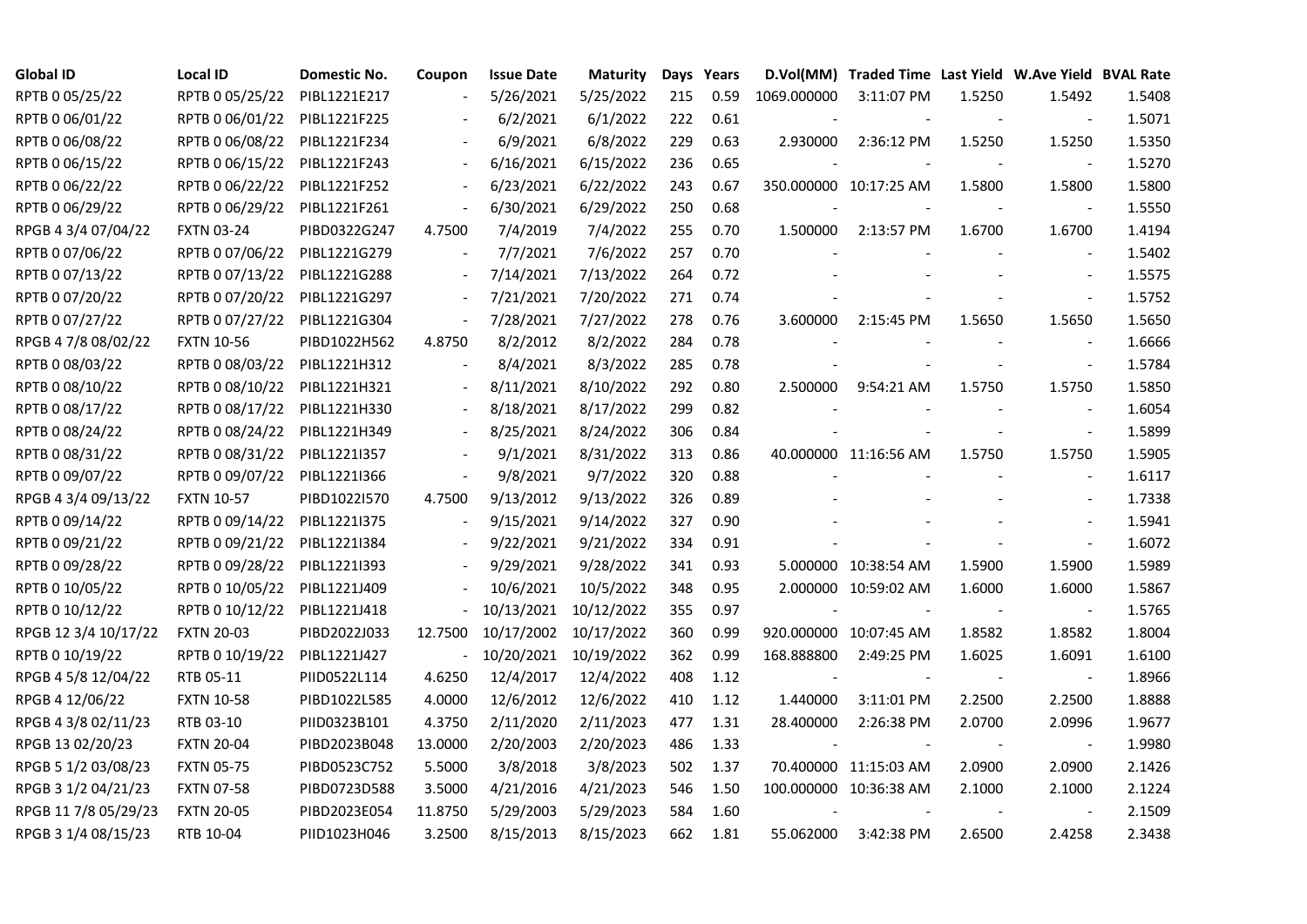| <b>Global ID</b>     | <b>Local ID</b>   | Domestic No. | Coupon  | <b>Issue Date</b> | <b>Maturity</b>  |     | Days Years |            | D.Vol(MM) Traded Time Last Yield W.Ave Yield BVAL Rate |        |                          |        |
|----------------------|-------------------|--------------|---------|-------------------|------------------|-----|------------|------------|--------------------------------------------------------|--------|--------------------------|--------|
| RPGB 2 3/8 09/10/23  | <b>FXTN 03-25</b> | PIBD0323I252 | 2.3750  | 9/10/2020         | 9/10/2023        | 688 | 1.88       |            | 93.000000 11:27:48 AM                                  | 2.3500 | 2.3500                   | 2.3416 |
| RPGB 11 3/8 10/23/23 | <b>FXTN 20-06</b> | PIBD2023J068 | 11.3750 | 10/23/2003        | 10/23/2023       | 731 | 2.00       |            |                                                        |        | $\blacksquare$           | 2.3801 |
| RPGB 2 3/8 03/09/24  | RTB 03-11         | PIID0324C115 | 2.3750  | 3/9/2021          | 3/9/2024         | 869 | 2.38       | 71.328000  | 2:57:59 PM                                             | 2.5750 | 2.5154                   | 2.5275 |
| RPGB 6 1/4 03/12/24  | RTB 05-12         | PIID0524C129 | 6.2500  | 3/12/2019         | 3/12/2024        | 872 | 2.39       |            | 50.000000 11:06:14 AM                                  | 2.4750 | 2.4750                   | 2.4950 |
| RPGB 4 1/2 04/20/24  | <b>FXTN 07-59</b> | PIBD0724D595 | 4.5000  | 4/20/2017         | 4/20/2024        | 911 | 2.49       | 9.000000   | 3:24:58 PM                                             | 2.5300 | 2.5300                   | 2.6170 |
| RPGB 12 3/8 06/03/24 | <b>FXTN 20-07</b> | PIBD2024F075 | 12.3750 | 6/3/2004          | 6/3/2024         | 955 | 2.62       |            |                                                        |        | $\sim$                   | 2.6982 |
| RPGB 12 7/8 08/05/24 | <b>FXTN 20-08</b> | PIBD2024H086 | 12.8750 | 8/5/2004          | 8/5/2024 1,018   |     | 2.79       |            | $\blacksquare$                                         |        | $\blacksquare$           | 2.7877 |
| RPGB 4 1/8 08/20/24  | <b>FXTN 10-59</b> | PIBD1024H595 | 4.1250  | 8/20/2014         | 8/20/2024 1,033  |     | 2.83       |            | 7.000000 11:25:49 AM                                   | 3.0000 | 3.0000                   | 2.7475 |
| RPGB 4 1/4 10/17/24  | <b>FXTN 05-76</b> | PIBD0524J762 | 4.2500  | 10/17/2019        | 10/17/2024 1,091 |     | 2.99       | 3.620000   | 3:45:15 PM                                             | 2.9150 | 2.7919                   | 2.7963 |
| RPGB 13 3/4 11/11/24 | <b>FXTN 20-09</b> | PIBD2024K091 | 13.7500 | 11/11/2004        | 11/11/2024 1,116 |     | 3.06       |            |                                                        | $\sim$ | $\overline{\phantom{a}}$ | 2.9247 |
| RPGB 5 3/4 04/12/25  | FXTN 07-61        | PIBD0725D618 | 5.7500  | 4/12/2018         | 4/12/2025 1,268  |     | 3.47       | 0.300000   | 2:57:46 PM                                             | 3.1750 | 3.1750                   | 3.2926 |
| RPGB 12 1/8 04/14/25 | <b>FXTN 20-10</b> | PIBD2025D103 | 12.1250 | 4/14/2005         | 4/14/2025 1,270  |     | 3.48       |            |                                                        |        | $\blacksquare$           | 3.1270 |
| RPGB 2 5/8 08/12/25  | RTB 05-13         | PIID0525H130 | 2.6250  | 8/12/2020         | 8/12/2025 1,390  |     | 3.81       |            | 201.020000 11:33:11 AM                                 | 3.1900 | 3.1499                   | 3.1384 |
| RPGB 3 5/8 09/09/25  | <b>FXTN 10-60</b> | PIBD10251608 | 3.6250  | 9/9/2015          | 9/9/2025 1,418   |     | 3.88       |            | 200.000000 10:18:07 AM                                 | 3.2650 | 3.2650                   | 3.2646 |
| RPGB 12 1/8 10/20/25 | <b>FXTN 20-11</b> | PIBD2025J116 | 12.1250 | 10/20/2005        | 10/20/2025 1,459 |     | 4.00       |            |                                                        |        |                          | 3.3753 |
| RPGB 18 1/4 11/29/25 | <b>FXTN 25-01</b> | PIBD2525K015 | 18.2500 | 11/29/2000        | 11/29/2025 1,499 |     | 4.10       |            |                                                        |        |                          | 3.4228 |
| RPGB 10 1/4 01/19/26 | <b>FXTN 20-12</b> | PIBD2026A122 | 10.2500 | 1/19/2006         | 1/19/2026 1,550  |     | 4.24       |            |                                                        |        | $\overline{\phantom{a}}$ | 3.4829 |
| RPGB 6 1/4 02/14/26  | <b>FXTN 07-62</b> | PIBD0726B627 | 6.2500  | 2/14/2019         | 2/14/2026 1,576  |     | 4.32       |            | 15.000000 10:32:30 AM                                  | 3.6000 | 3.6000                   | 3.7453 |
| RPGB 3 3/8 04/08/26  | <b>FXTN 05-77</b> | PIBD0526D772 | 3.3750  | 4/8/2021          | 4/8/2026 1,629   |     | 4.46       | 309.110000 | 3:11:43 PM                                             | 3.7750 | 3.7522                   | 3.7569 |
| RPGB 3 1/2 09/20/26  | RTB 10-05         | PIID1026I057 | 3.5000  | 9/20/2016         | 9/20/2026 1,794  |     | 4.91       |            |                                                        |        | $\overline{\phantom{a}}$ | 3.7383 |
| RPGB 6 1/4 10/20/26  | RTB 15-01         | PIID1526J019 | 6.2500  | 10/20/2011        | 10/20/2026 1,824 |     | 4.99       |            |                                                        |        |                          | 3.8061 |
| RPGB 8 12/07/26      | <b>FXTN 20-13</b> | PIBD2026L139 | 8.0000  | 12/7/2006         | 12/7/2026 1,872  |     | 5.13       |            |                                                        |        |                          | 3.9222 |
| RPGB 5 3/8 03/01/27  | RTB 15-02         | PIID1527C023 | 5.3750  | 3/1/2012          | 3/1/2027 1,956   |     | 5.36       |            |                                                        |        |                          | 3.9079 |
| RPGB 4 3/4 05/04/27  | <b>FXTN 10-61</b> | PIBD1027E617 | 4.7500  | 5/4/2017          | 5/4/2027 2,020   |     | 5.53       |            | 72.920000 11:17:52 AM                                  | 3.8000 | 3.8000                   | 3.9224 |
| RPGB 8 5/8 09/06/27  | <b>FXTN 20-14</b> | PIBD2027I140 | 8.6250  | 9/6/2007          | 9/6/2027 2,145   |     | 5.87       |            |                                                        | $\sim$ | $\blacksquare$           | 4.1361 |
| RPGB 6 1/4 03/22/28  | <b>FXTN 10-63</b> | PIBD1028C635 | 6.2500  | 3/22/2018         | 3/22/2028 2,343  |     | 6.42       |            | 204.100000 11:26:27 AM                                 | 4.4500 | 4.4087                   | 4.4128 |
| RPGB 3 5/8 04/22/28  | <b>FXTN 07-64</b> | PIBD0728D649 | 3.6250  | 4/22/2021         | 4/22/2028 2,374  |     | 6.50       | 125.500000 | 3:25:04 PM                                             | 4.3000 | 4.3463                   | 4.3514 |
| RPGB 3 3/4 08/12/28  | <b>FXTN 07-65</b> | PIBD0728H654 | 3.7500  | 8/12/2021         | 8/12/2028 2,486  |     | 6.81       | 21.727000  | 3:48:15 PM                                             | 4.5000 | 4.2558                   | 4.5604 |
| RPGB 9 1/2 12/04/28  | <b>FXTN 20-15</b> | PIBD2028L151 | 9.5000  | 12/4/2008         | 12/4/2028 2,600  |     | 7.12       |            |                                                        |        | $\overline{\phantom{a}}$ | 4.4981 |
| RPGB 67/8 01/10/29   | <b>FXTN 10-64</b> | PIBD1029A644 | 6.8750  | 1/10/2019         | 1/10/2029 2,637  |     | 7.22       |            | 15.000000 11:24:06 AM                                  | 4.7800 | 4.7800                   | 4.4752 |
| RPGB 8 3/4 05/27/30  | <b>FXTN 20-16</b> | PIBD2030E166 | 8.7500  | 5/27/2010         | 5/27/2030 3,139  |     | 8.59       |            |                                                        |        |                          | 4.7790 |
| RPGB 2 7/8 07/09/30  | <b>FXTN 10-65</b> | PIBD1030G655 | 2.8750  | 7/9/2020          | 7/9/2030 3,182   |     | 8.71       |            |                                                        |        | $\blacksquare$           | 4.7887 |
| RPGB 12 1/2 07/28/30 | <b>FXTN 25-02</b> | PIBD2530G029 | 12.5000 | 7/28/2005         | 7/28/2030 3,201  |     | 8.76       |            |                                                        |        |                          | 4.8064 |
| RPGB 11 1/4 01/26/31 | <b>FXTN 25-03</b> | PIBD2531A032 | 11.2500 | 1/26/2006         | 1/26/2031 3,383  |     | 9.26       |            |                                                        |        | $\blacksquare$           | 4.8776 |